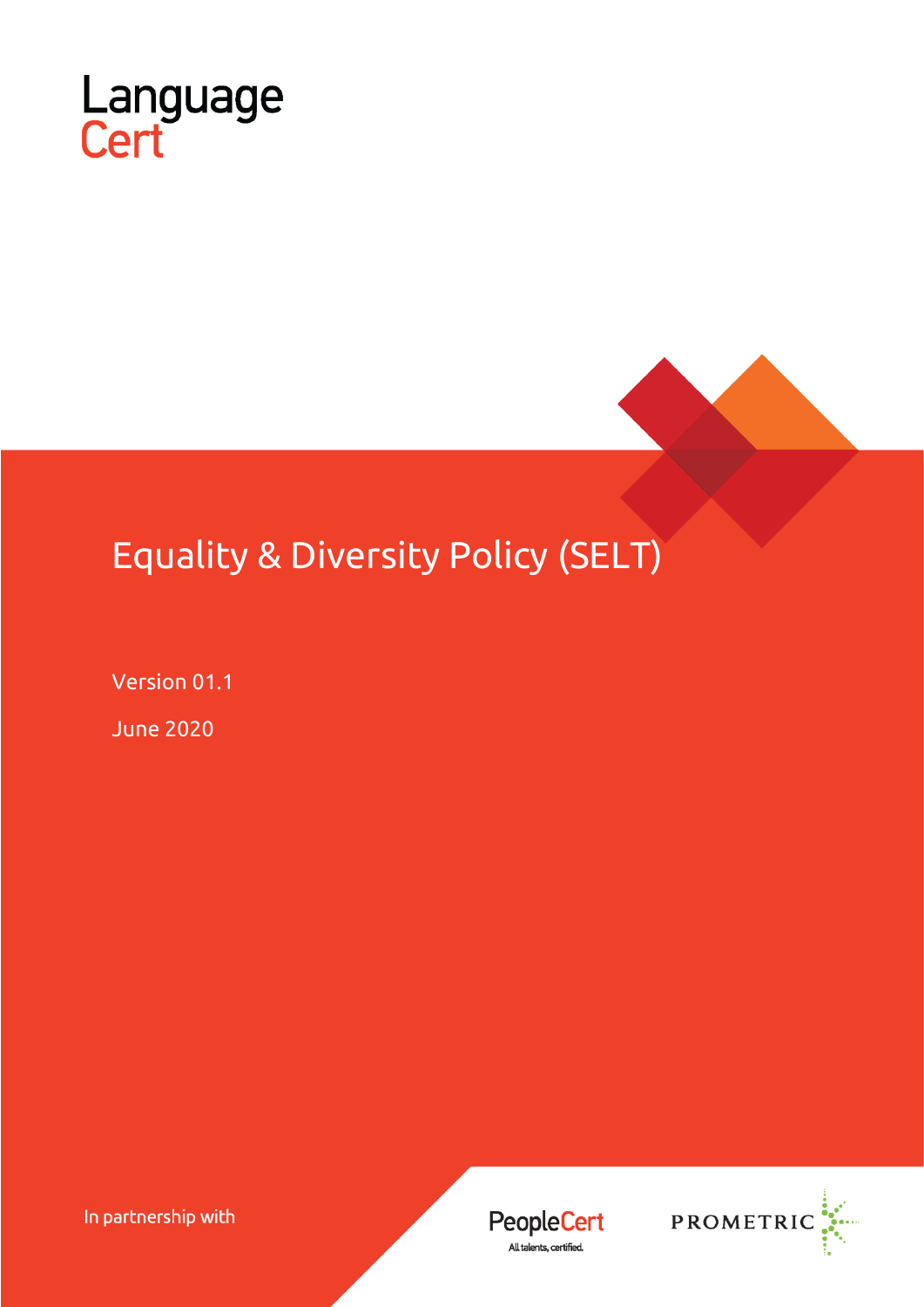# **About us**

LanguageCert is a business name of PeopleCert Qualifications Ltd, hereinafter referred to as LanguageCert. It is part of PeopleCert Group, a leading global certification provider that has been delivering millions of exams in 215 countries.

LanguageCert is a UK-registered awarding organisation, responsible for the development and awarding of language qualifications. It is recognised and regulated by Ofqual and Qualifications Wales and approved by UK Visas & Immigration as a Secure English Language Test (SELT) Provider worldwide.

LanguageCert's Secure English Language Tests (SELTs) are delivered through a business partnership of PeopleCert and Prometric.

Prometric is a leading provider of technology-enabled testing and assessment solutions to many of the world's most recognised licensing and certification organisations, academic institutions, and government agencies. It supports more than 7 million test takers annually at testing locations in more than 160 countries around the world.

## **Introduction**

This policy is aimed at our candidates who have enrolled on or have taken a Secure English Language Test (SELT) with LanguageCert. It sets out our intention to deliver service and range of qualifications that are fair, accessible and do not contain any unnecessary barriers to entry.

## **Scope**

This policy applies to all personnel providing services related to SELT, including LanguageCert and PeopleCert staff, Test Centre staff, external partners, consultants, contractors or individuals.

We are committed to delivering services to all our candidates, treating them equally and with dignity and respect, irrespective of their age, disability, gender reassignment, marriage or civil partnership, pregnancy and maternity, race, religion or belief, sex, sexual orientation (characterised as protected characteristics as per the Equality Act 2010). Furthermore (as detailed in our Safeguarding Policy) we are dedicated to ensuring that all personnel and representatives are aware of the need to protect children and vulnerable adults who are at risk and provide them with guidance on what to do if a concern is raised or risk identified.

LanguageCert also commits to fully respect any religious and cultural sensitivities. The SELT website has been developed taking into consideration such sensitivities and adopting appropriate tone of language and content.

## **Review arrangements**

We will review the policy annually and revise it when necessary in response to Test Centres' and candidates' feedback, changes in our practices, actions from the regulatory authorities or external agencies, or changes in legislation.

## **Areas covered by the policy**

**Staff**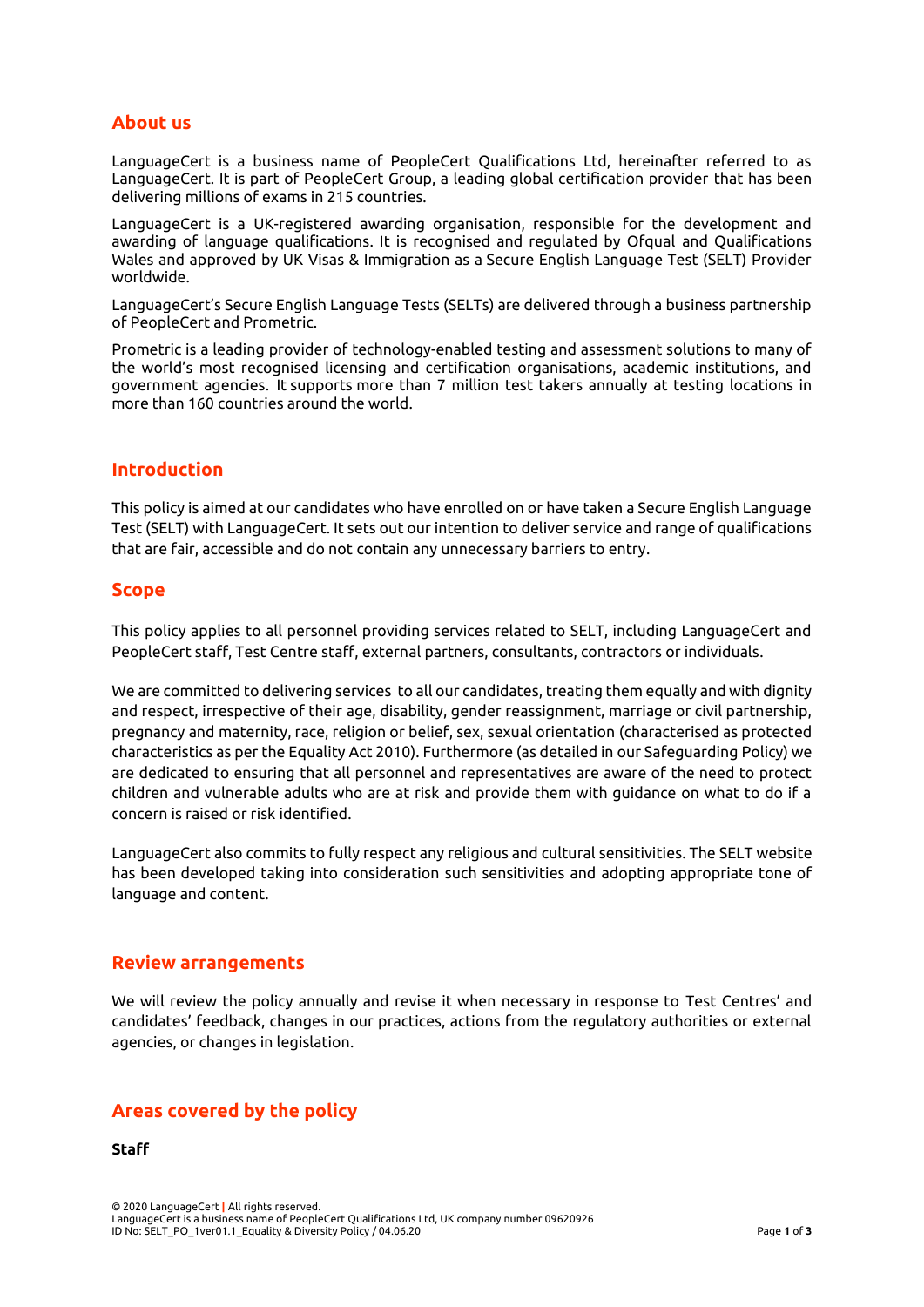LanguageCert commits to incorporating specific and appropriate duties with respect to implementing the equal opportunities policy into job descriptions and work objectives of all staff.

LanguageCert will provide equality, diversity, religious and cultural sensitivity training and guidance as appropriate to our staff, including:

- As part of staff induction training.
- Bi-annual refresher courses.
- As deemed necessary via our internal staff performance review arrangements.

All staff involved in services that require direct or indirect contact with children and/or vulnerable adults, will:

- Be registered with the relevant authority.
- Undergo enhanced background and security checks.
- Receive relevant Safeguarding training and participate in bi-annual refresher training.
- Receive training on understanding and awareness of race, ethnicity, religious and cultural needs.

#### **Qualification Development**

LanguageCert will ensure that there are no features that could disadvantage any groups of candidates who share a particular characteristic or act as barriers to entry, other than those directly related to the purpose of the LanguageCert units or qualifications. The nature of any such features or barriers will be stated and the inclusion of the requirements that create the barrier justified in terms of why they are required for the particular unit or qualification.

While developing qualifications, the relevant team takes all measures so that content and examination items/questions will not be considered as offensive or inappropriate for any individual (gambling, alcohol, gender or age clichés, etc).

#### **Test Centres**

LanguageCert ensures that its test centres enable candidates to have equal access to exams and any exams must similarly be undertaken without discrimination. Test Centres are required to ensure that such discrimination does not occur either directly, indirectly or as a result of pressure from other bodies. Test Centres are expected to comply to this policy, by having both female and male employees doing the pre-exam security checks, ensuring that all staff respect local salutations and any candidates' religious particularities, etc.

Where complaints arise regarding issues of inequality, candidates should submit a complaint to us, as per the arrangements set out in our Complaints Policy for SELT.

## **Monitoring the success and relevance of our arrangements**

LanguageCert is committed to complying with all current and relevant legislation which, at the time of this writing, includes but is not limited to the Equality Act 2010 and any other applicable international legislation. In addition, LanguageCert will comply with local laws as deemed appropriate.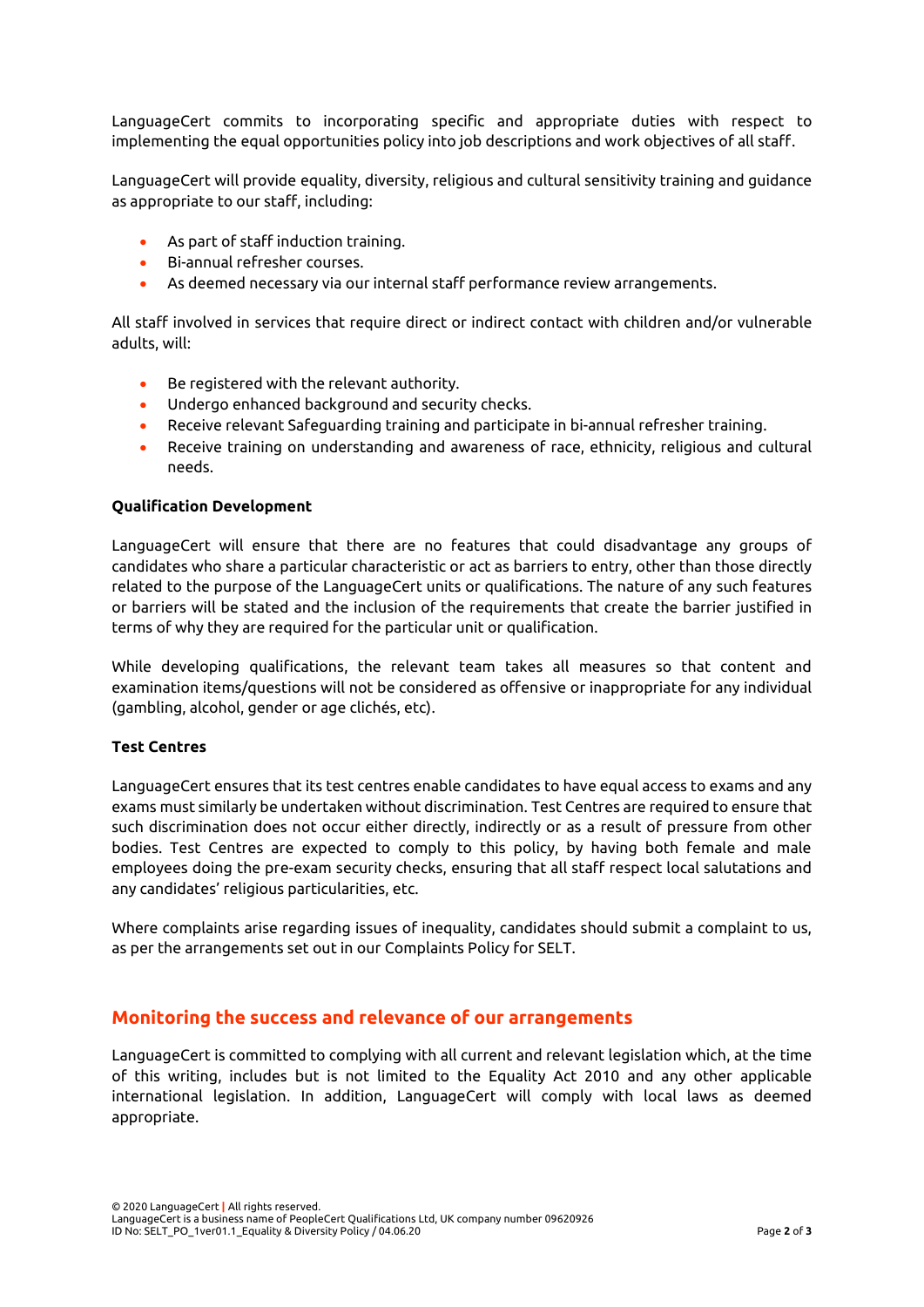As part of the candidate registration and certification processes for qualifications and units, LanguageCert may collect information on diversity, requests for special considerations and reasonable adjustments, access arrangements and feedback from candidates, Test Centres and other stakeholders.

All relevant issues identified that suggest that our provision or services may have unnecessarily impacted on candidates will be reported back to our Audit & Assurance team, who will be responsible for ensuring that relevant staff introduce, as appropriate, amendments to provision and/or services where necessary and in accordance with our documented procedures for developing and reviewing units and qualifications.

Details of our ongoing reviews will be made available to the qualification regulators upon request.

## **Contact us**

For any queries about the contents of the policy or in case you would like to feed back any views, please contact us at **SELT@languagecert.org** or by using the channels described on our website.